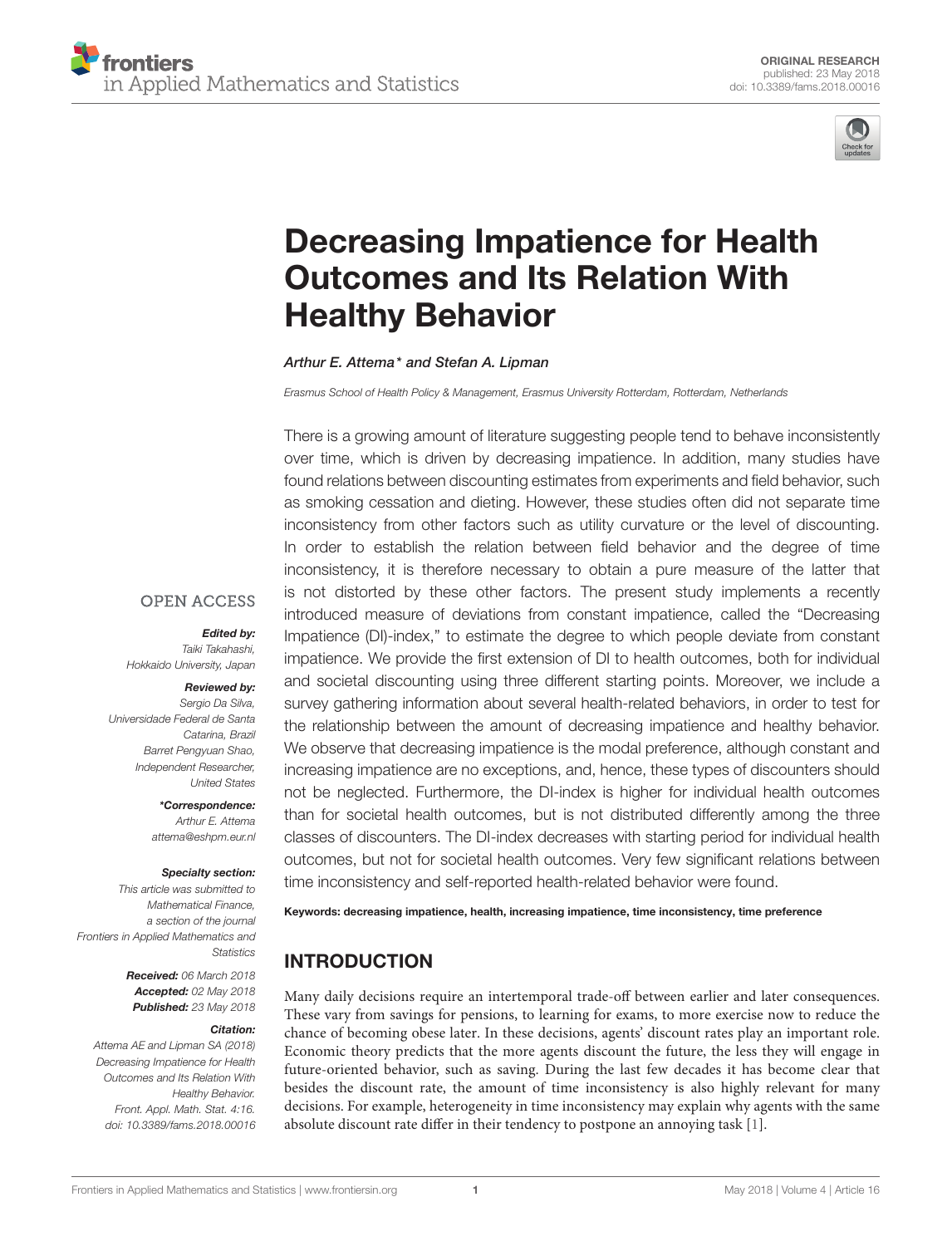Because of their differential impact on intertemporal choices, it is crucial to disentangle time inconsistency and discount rates in empirical studies. Furthermore, these two factors may both be confused with utility curvature, which also affects most elicitations of discounting parameters [\[2,](#page-6-1) [3\]](#page-6-2). A recent study proposed a way to disentangle these three fundamentally different concepts, including a first empirical test demonstrating its feasibility [\[1\]](#page-6-0). In particular, Rohde [\[1\]](#page-6-0) introduced the Decreasing Impatience (DI)-Index, which is a summary measure of the degree to which an agent deviates from constant discounting; i.e., the degree to which the agent is time inconsistent. She showed that this measure is neither affected by the level of impatience, nor by the shape of the agent's utility function. The experimental results reported in her paper indicated that, for monetary outcomes, decreasing impatience was the modal type of discounting, confirming most of the previous literature. However, it also became clear that a sizable minority of subjects was increasingly impatient, highlighting the need to account for this type of preferences as well. Finally, Rohde's [\[1\]](#page-6-0) experiment was complemented by a survey asking several questions about health-related behavior and found no significant associations between those and the DI-index.

This lack of association is surprising, given the perceived importance of decreasing impatience, and may have several explanations. One of them is simply a lack of power, but another one may be the use of money as a stimulus used in the elicitation of the DI-index, to predict health-related behavior. Earlier work, however, has demonstrated that deviations from constant discounting are more pronounced for health outcomes compared to monetary outcomes [\[4\]](#page-6-3). As such, the lack of association reported in Rohde [\[1\]](#page-6-0) may be explained by the disparity between elicitation and outcome. To test this hypothesis, we elicit four DIindices using health outcomes in this study: two in an individual context and two in a societal context. In addition, we implement the same survey as Rohde to see if the use of health outcomes allows us to observe a significant association between time consistency and health behaviors, such as smoking and alcohol consumption.

This paper is organized as follows. We introduce the theoretical background in section Theoretical background. After that, we describe the experimental design in section Experiment, followed by the results in section Results. Finally, in section Discussion, we discuss the results, and conclude.

## THEORETICAL BACKGROUND

#### Notation

In our experiment, we will consider indifferences between timed outcomes (t:x), where x denotes a health improvement and t denotes its time of onset. We consider the usual preference relation  $\succeq$  over these outcomes. A weak [strict] preference is denoted by < [≻] and indifference by ∼. Throughout the paper we assume the discounted utility (DU) model to hold:

$$
DU(x,t) = \delta(t) U(x).
$$
 (1)

Here, DU denotes discounted utility, δ(t) is the discount function, and  $U(x)$  is the instantaneous utility of outcome x. The standard DU model is the constant discounting model [\[5\]](#page-6-4), which models intertemporal outcome profiles by the following formula:

$$
DU(x_t, x_{t+1}, \dots, x_T) = \sum_{t=0}^{T} \gamma^t U(x_t), \tag{2}
$$

where  $\gamma$  represents the discount factor. One of the axioms of this model is stationarity, which causes agents to always act time consistently; i.e., they stick to their plans [\[6\]](#page-6-5). However, many empirical studies have demonstrated that agents often will not behave this way, with a tendency to postpone annoying tasks (e.g., doing homework, stopping smoking) and to indulge in activities giving immediate benefits (e.g., purchasing a car, eating candy) [\[7,](#page-6-6) [8\]](#page-6-7). This kind of behavior can often be explained by hyperbolic discounting models that incorporate decreasing impatience. The most popular hyperbolic discounting function is quasi-hyperbolic discounting [\[9,](#page-6-8) [10\]](#page-6-9):

$$
DU(x_t, x_{t+1}, \ldots, x_T) = U(x_0) + \sum_{t=1}^T \beta \delta^t U(x_t). \tag{3}
$$

Here,  $0 \le \beta \le 1$  represents a measure of the "immediacy" effect" or "present bias," giving a penalty to all outcomes occurring in the future, but not discriminating between the amounts of the delay for  $t > 0$ . This model reduces to constant discounting for the special case where  $\beta = 1$ . In other words, the quasi-hyperbolic model assumes that agents are decreasingly impatient only when the present is involved, and constantly impatient when only comparing future outcomes. By contrast, alternative models allow for universally decreasing impatience, i.e., even if the present is not involved (e.g., power discounting [\[11\]](#page-6-10), proportional discounting [\[12\]](#page-6-11), generalized hyperbolic discounting [\[13\]](#page-6-12), and nonlinear time perception  $[14]$ ).

#### Related Literature

Some previous studies have investigated the measurement of decreasing impatience. First, Prelec [\[15\]](#page-6-14) proposed to assess the degree of Pratt-Arrow convexity of the logarithm of the discount function. However, this method is hard to implement in practice because it requires assumptions about or measurement of the utility function, and also specifying a parametric form of the discount function, for example assuming constant discounting. There is overwhelming empirical evidence of violations of constant discounting in the monetary domain [\[16\]](#page-6-15), but more recently such violations have also been widely documented for health outcomes [\[17,](#page-6-16) [18\]](#page-6-17). In both domains, there is increasing evidence that a substantial minority of subjects is increasingly impatient, both for money [\[19\]](#page-6-18) and for health [\[4\]](#page-6-3), highlighting the need to accommodate this behavior as well [\[20\]](#page-6-19). However, to the best of our knowledge, no studies have been performed yet that measure the degree of time

**Abbreviations:** DBI, Duration before implementation; DI, Decreasing impatience; DU, Discounted utility; EQ-5D, EuroQol Five-Dimension; ERIM, Erasmus Research Institute of Management.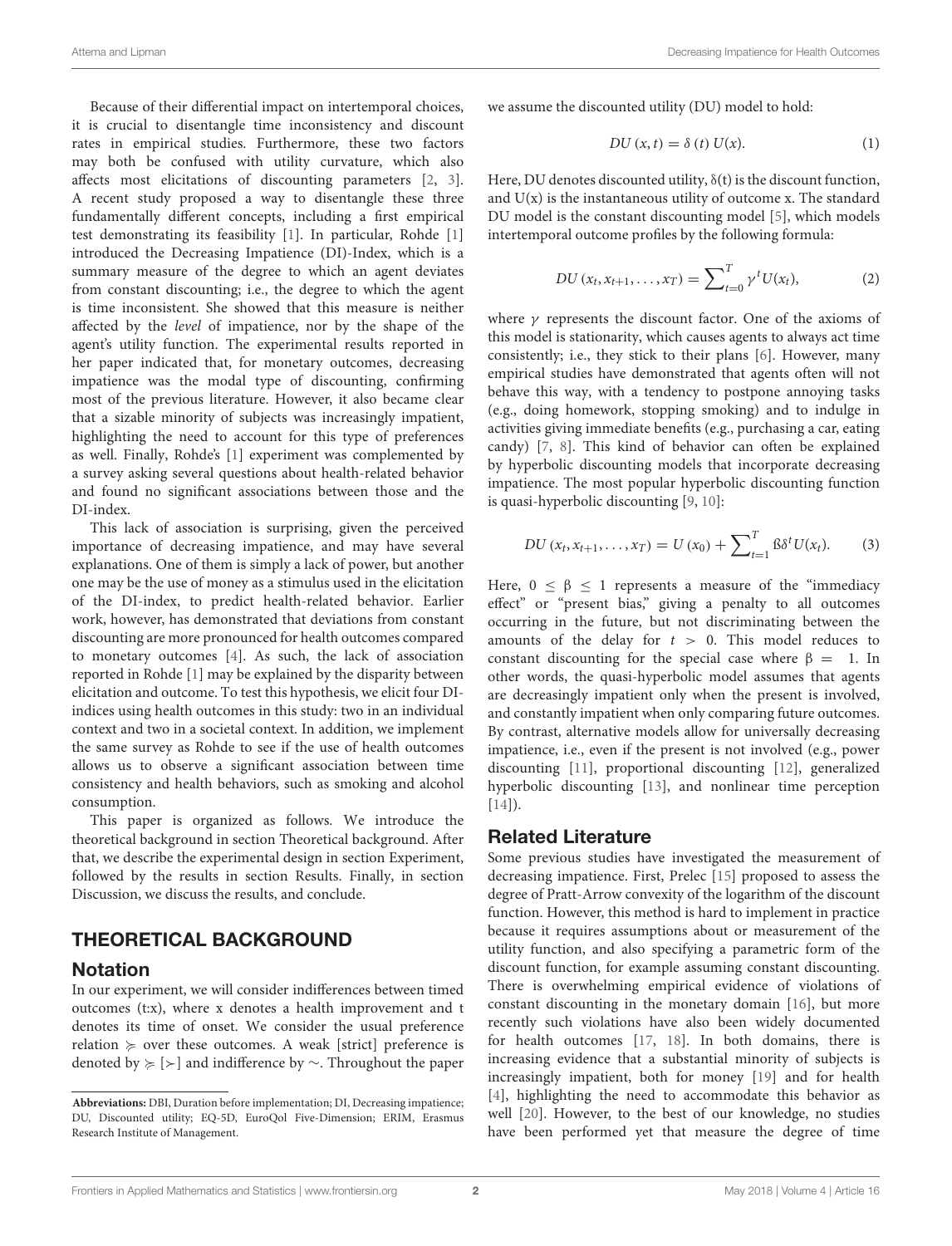inconsistency for health outcomes, be it decreasing or increasing impatience.

As can be seen from Equation 1, intertemporal choices are not only affected by time preferences, but also by utility curvature. Therefore, when attempting to measure discount functions, it is important to assure they are separated from any effects of utility on intertemporal choices. Rohde [\[21\]](#page-6-20) developed the hyperbolic factor to simplify this practical implementation, which was measured by Attema et al. [\[19\]](#page-6-18), who found that a majority of choices satisfied increasing impatience. A few years later, Bleichrodt et al. [\[4\]](#page-6-3) used the method of Attema et al. in the health domain, where they observed decreasing impatience to be the dominant pattern, but also a substantial minority who were increasingly impatient. However, as explained by Rohde [\[1\]](#page-6-0), the hyperbolic factor can only be computed for modest amounts of decreasing and increasing impatience. This led her to propose the DI-index, which does not suffer from this drawback, and she measured it for monetary outcomes. Our study is the first to measure the DI-indices for health outcomes. As such, in this study we are able to measure the degree of time inconsistency without any distortion caused by utility curvature.

## EXPERIMENT

#### Subjects and Design

Our subject pool consisted of a sample of 99 university students (47 female, 50 male, 2 unknown), with a mean age of 19.3  $(SD = 1.6)$ . Subjects were recruited by the Erasmus Research Participation System and the experiment was administered in the Erasmus Behavioral Lab. The subjects received course credits for their participation. This study was carried out in accordance with the recommendations of the Erasmus Research Institute of Management (ERIM) Internal Review Board. The protocol was approved by the ERIM Internal Review Board, Section Experiments. All subjects gave written informed consent in accordance with the Declaration of Helsinki. This study used a within-subjects design, to determine DI-indices for both individual and societal decision-making for health outcomes. All subjects completed the individual task first, after which they completed the societal task. Our stimuli-durations for the both tasks were chosen to maximize comparability to Rohde's [\[1\]](#page-6-0) study. Hence, we set these durations to 0, 2, and 4 months, with these stimuli-durations being presented in increasing order in the survey.

#### Procedure

Subjects received paper-and-pencil instructions (see Appendix A) for this study as part of a larger survey on health-related decision-making, which is not discussed in this paper. For the individual task, subjects had to assume they were experiencing chronic back pain, as described by the following problems:

- You have moderate problems in walking about.
- You have moderate problems performing your usual activities (e.g., work, study, housework, family or leisure activities).
- You have moderate pain or discomfort.

Subjects were instructed that two treatments (A and B) were available to relieve this chronic back pain. The health improvements of treatment A and B were based on the description suggested by Bleichrodt et al. [\[4\]](#page-6-3), and consisted of an improvement in some dimensions of the EuroQol Five-Dimension (EQ-5D) classification system. The descriptions of these two treatments were presented to subjects on a separate paper, which was put on subjects' desks. In all cases, Treatment B was more effective than Treatment A. Both treatments removed the pain, but B also improved the problems with walking and usual activities. The effects of the treatments started immediately at its onset and lasted for exactly one week. The amount of time before the treatments occur will be referred to as "duration before implementation" (DBI). In all cases, chronic back pain would return after 1 week. Such questions are common in elicitations of time preferences for health outcomes, except that usually only one change in health is studied (e.g., Treatment A), with its duration being varied [\[22,](#page-6-21) [23\]](#page-6-22). As explained by Bleichrodt et al. [\[4\]](#page-6-3), the advantages of keeping the duration of change fixed are that the utility for time duration can be entirely general, without having to impose simplifying assumptions to enable the analysis of responses, and that subjects will more likely concentrate on the time point at which the change occurs (i.e., the DBI). The latter is desirable if one is interested in the properties of the discount function and not in those of the utility function.

The societal task used a similar set-up, except that in this task the health improvements did not accrue to the subjects personally but to a group of students (similar to them), who were suffering from chronic back pain. The description of this chronic health state was identical to the description in the individual task. Subjects had to trade off a higher amount of people receiving the same health improvement to a delay of the realization of this health improvement. More specifically, they faced a tradeoff between treating 40 students (Option A) or incurring a delay to treat 50 students (Option B). These numbers were also used by Rohde [\[1\]](#page-6-0), in terms of monetary outcomes (i.e.,  $\in$ 40 and  $\epsilon$ 50). By using these numbers, our ratio of the earlier to the later outcomes was the same, facilitating comparison of the discount rates. The treatment was the same in both conditions (individual vs. societal), being Treatment B of the individual task, i.e., alleviating the pain and problems on other dimensions for 1 week.

In both the societal and individual task, subjects faced a choice list (see Appendix A for an example), with Treatment A on the left hand side, given a fixed DBI ( $t_{0-2}$ ), and Treatment B on the right hand side with a monotonically increasing DBI. We elicit indifferences at  $s_0 = 0$ ,  $s_1 = 2$  months, and  $s_2 = 4$  months. These numbers were also used by Rohde [\[1\]](#page-6-0), except that she used weeks instead of months. We did so because our health improvement lasted 1 week and it might have caused confusion if both this duration and the delay were expressed in months. Before subjects started working on these choice lists, they faced several questions aimed at determining comprehension. We infer indifference at the DBI where subjects switch from B to A, in agreement with the conventional use of choice lists in experimental economics [\[24\]](#page-6-23).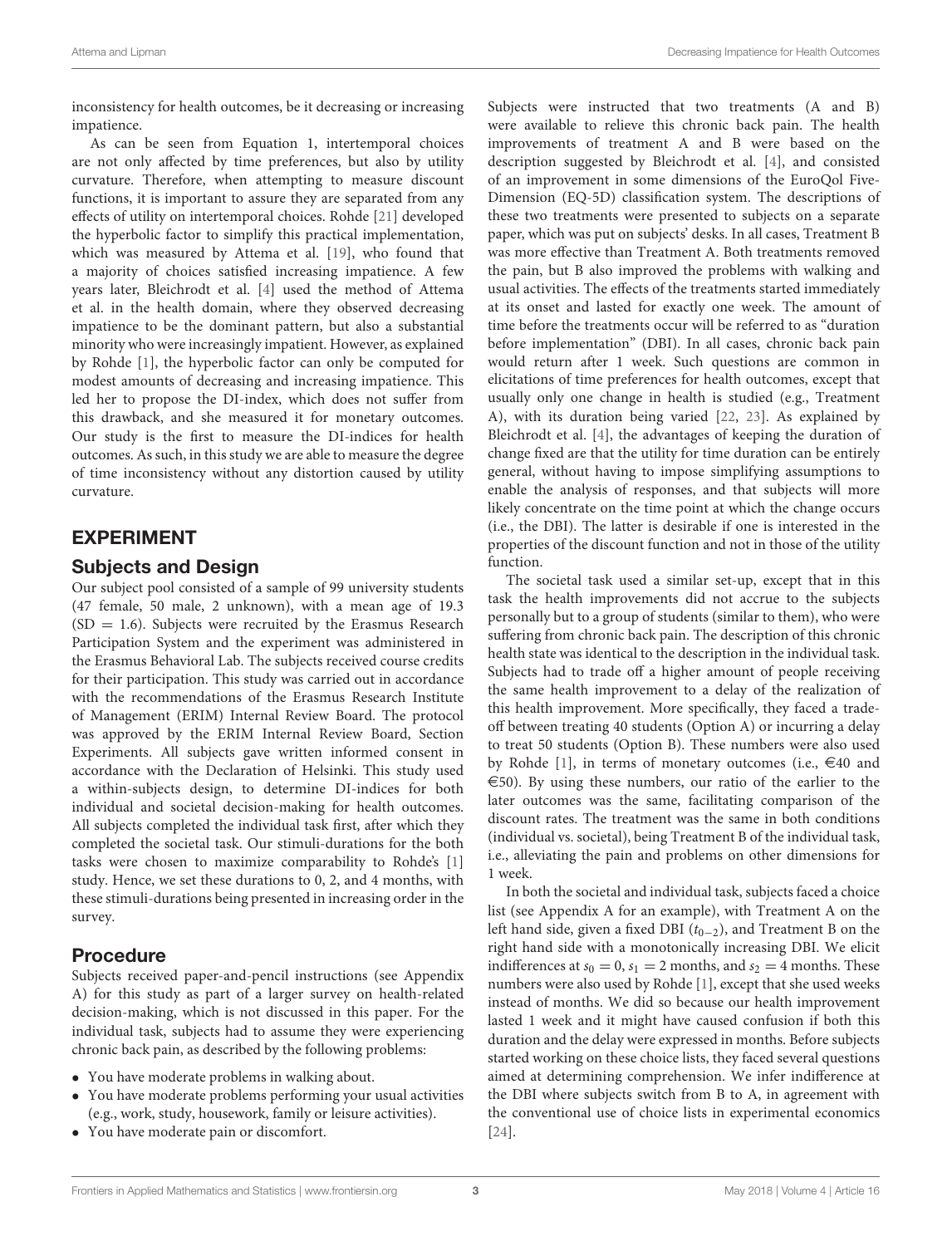#### Calculation of DI-Indices

Summarizing, we obtain three indifferences for both individual and societal health outcomes. Indifferences of the form ( $s_i \colon x) \sim$  $(t<sub>i</sub>: y)$  can be evaluated by the following equation under DU (Equation 1):

$$
D(s_i)U(x) = D(t_i)U(y) \text{ with } i = 0, 1 \text{ or } 2. \tag{4}
$$

As is described by Rohde [\[1\]](#page-6-0), the DI-index can be computed from every two indifferences of the form (s:x)∼(t:y) and (s+ $\sigma$ :x)∼(t+ $\tau$ :y) [\[1\]](#page-6-0). In our experiment we obtain s, t,  $\tau$  and  $\sigma$ as follows: for any  $s_i$ , with  $i = 0$ , 1 or 2, we set  $s_i = s$ . We then obtain t by the elicited indifference  $(s_i: x) \sim (t_i: y)$ , with t = t<sub>i</sub>. Next, we set  $\sigma$ , which corresponds here to setting  $\sigma = s_{i+1} - s_i$ , and elicit the indifference  $(s_{i+1}: x) \sim (t_{i+1}: y)$ . We proceed by finding  $\tau$  by determining  $t_{i+1} - t_i$ . The DI-index is then given by:

$$
DI = \frac{\tau - \sigma}{\sigma (t - s)},\tag{5}
$$

where (as shown by Rohde [\[1\]](#page-6-0)) constant [decreasing, increasing] impatience corresponds to a DI-index of  $0$  [ $> 0$ ,  $< 0$ ].

In the case of societal discounting, we elicit similar indifferences to  $(s_i : x) \sim (t_i : y)$  where x and y are replaced by  $m$  and  $n$ , where  $m$  and  $n$  are the number of patients treated at time period, e.g.,  $(s_i: 40) \sim (t_i: 50)$ . The derivation of DI-indices does not change.

Because two questions are needed to elicit one DI-index, our design enabled us to elicit two DI-indices for both the individual and the societal task, where we will indicate individual DI-indices by DI-I and societal DI-indices by DI-S. We furthermore add to these the pre-set durations used to derive them, yielding DI-I-02 and DI-I-24 (and DI-S-02 and DI-S-24 for societal).

To give an example, imagine that for the individual task a subject in our study has the following indifferences:

$$
(0: x) \sim (5: y);
$$
  
(2: x) \sim (8: y);  
(4: x) \sim (13: y).

This means that we have  $s = 0$  and  $\sigma = 2$  for the first two indifferences, and  $s = 2$  and  $\sigma = 2$  for the last two indifferences. We elicited indifferences at  $t's = 5, 8, 13$ . This gives  $t = 5$  and  $\tau = 3$  when the DI-index is calculated based on the first two indifferences, yielding  $DI-I-02 = 0.1$ . Similarly, when constructing the DI-index of the second and third indifferences, this yields  $DI-I-24 = 0.25$ . Hence, this subject would be classified as decreasingly impatient.

#### Survey Questions

In order to maximize comparability with the study of Rohde [\[1\]](#page-6-0), we implemented the same questions in an accompanying survey. This consisted of a number of demographic and behavioral characteristics and the self-control questions of Ameriks et al. [\[25\]](#page-6-24). The survey developed by Ameriks et al. [\[25\]](#page-6-24) aims to measure self-control problems with a self-reported questionnaire. Additional self-awareness questions concerning sports, study, and class preparation were asked [\[1,](#page-6-0) [26\]](#page-6-25), which were administered on an 8-point Likert scale. In this paper we focus on the role of DI-indices in health behavior. As such, our results for self-control problems and self-awareness can be found in Appendix B. The health behavior variables measured [using identical questions as in Rohde [\[1\]](#page-6-0)] include the number of hours of sports per week, smoking behavior, amount of alcohol consumption per week, and length and weight (out of which the body mass index was computed). The following demographics were obtained: age, gender, whether or not respondents live with their parents, nationality (Dutch or non-Dutch), and whether and how much money they saved. In addition, we measured subjects' health status on a 10-point scale and their subjective life expectancy.

## RESULTS

Five subjects did not complete the societal task, while one did not complete the individual task. As in Rohde [\[1\]](#page-6-0), the number of subjects who always chose the patient option was quite high, especially for the societal task (12 never switched in both tasks, and 26 subjects did not switch in the societal task). These subjects had to be excluded from the analysis of decreasing impatience, since it was not possible to compute a DI-index for them (14 subjects who did not switch in the societal task, did switch in the individual task and could, thus, be included in the analysis of the DI-I. All analyses were also performed excluding the respondents who did not switch in the societal task, which did not yield different results. The results are available from the authors upon request). Another 9 subjects indirectly violated impatience by having  $s_i > t_i$  for at least one indifference in DI-I, and 9 subjects (not necessarily the same) had  $s_i > t_i$  in DI-S. These subjects were also dropped from the sample, although we could analyze the subparts including the subjects who did not violate impatience for one of the two tasks. Finally, two subjects had multiple switching points and were also removed from our sample. This resulted in 99-1-12-9-2 = 75 included subjects for the individual task, and  $99-5-26-9-2 = 57$  included subjects for the societal task. **[Figure 1](#page-4-0)** plots the distributions of the DI-indices for both tasks.

**[Table 1](#page-4-1)** classifies the subjects into increasing, decreasing, and constant impatience for each of the four choices (i.e., two for the individual task and two for the societal task). A comparison of DI-I-02 and DI-I-24 reveals evidence of quasihyperbolic discounting: DI-I-02 is significantly higher than DI-I-24 according to a Wilcoxon signed ranks test ( $p < 0.01$ ). However, we did not find such a difference for the societal task ( $p = 0.81$ ). Spearman rank correlation analyses showed a significant correlation between the two indices for both tasks  $(p < 0.01)$ .

**[Table 2](#page-5-0)** shows summary measures of the DI-indices. These indicate a difference between the two tasks, with those of the individual task being higher than those of the societal task. Wilcoxon signed ranks tests confirm the significance of these differences at the 10% level ( $p < 0.09$  for DI-02 and  $p < 0.02$  for DI-24). However, comparing the percentages of DI, CI, and II (as derived from **[Table 1](#page-4-1)**), it turns out that such differences are not present for the discounting classifications ( $\chi^2$ -tests,  $p > 0.44$ ).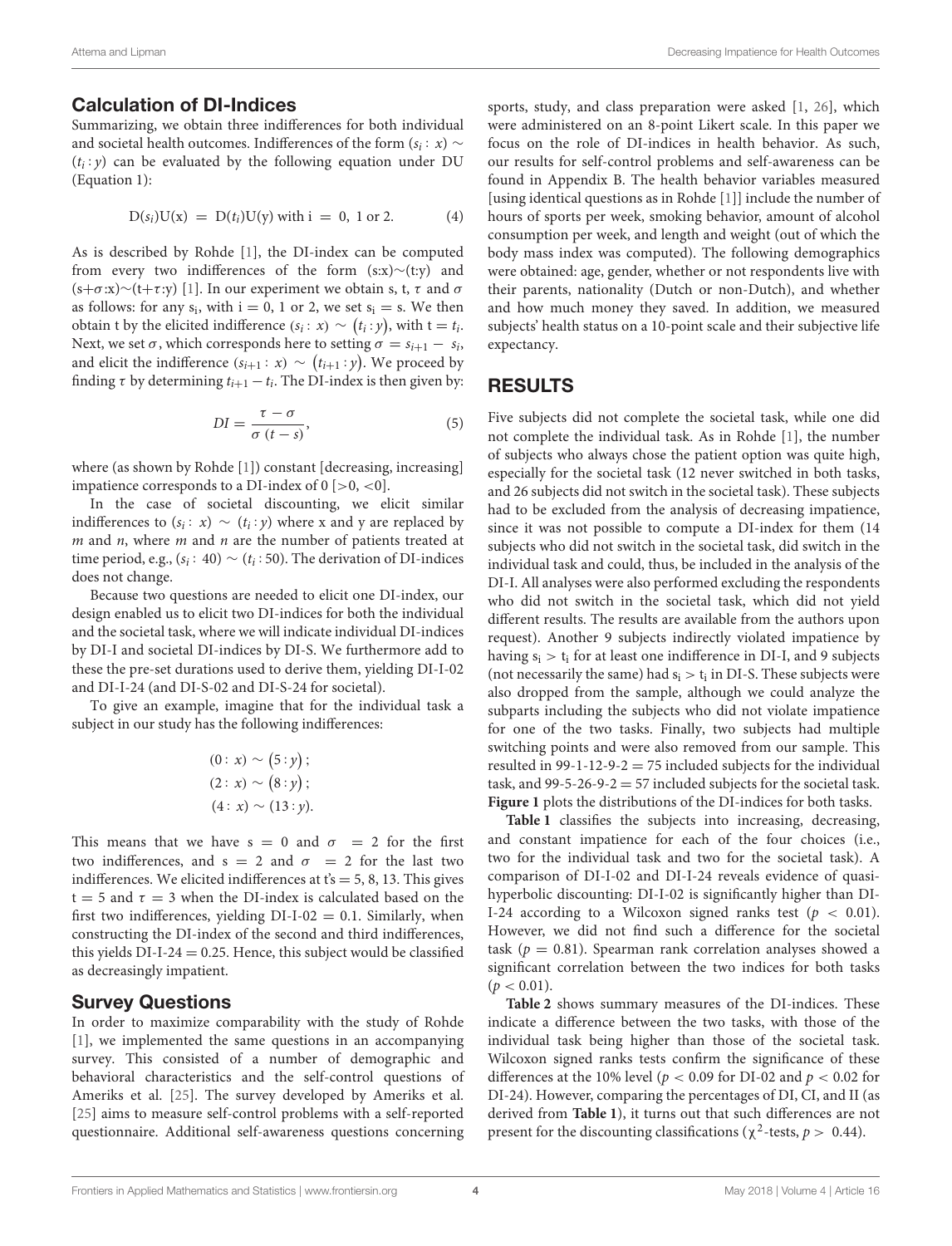

<span id="page-4-1"></span><span id="page-4-0"></span>TABLE 1 | Classification of degree of impatience.

|                       | <b>DI-I-02</b> | $DI-I-24$  | <b>Total</b> | <b>DI-S-02</b> | <b>DI-S-24</b> | <b>Total</b> |
|-----------------------|----------------|------------|--------------|----------------|----------------|--------------|
| Constant impatience   | 21 (28%)       | 19 (25.3%) | 40 (26.7%)   | 13 (22.8%)     | 13 (22.8%)     | 26 (22.8%)   |
| Decreasing impatience | 42 (56%)       | 42 (56%)   | 84 (56%)     | 30 (52.6%)     | 34 (59.6%)     | 64 (56.1%)   |
| Increasing impatience | 12 (16%)       | 14 (18.7%) | 26 (17.3%)   | 14 (24.6%)     | 10 (17.5%)     | 24 (21.1%)   |
| Total                 | 75             | 75         | 150          | 57             | 57             | 114          |

## Discount Factors

Because we used a qualitative health state improvement in the individual task, it was not possible to estimate discount factors for this task. For the societal task, on the other hand, this was possible, when assuming a linear societal utility function over number of patients. In the first choice list, the indifference under constant discounting is evaluated as in Equation (2), by:

$$
40 = 50^* \gamma^t \leftrightarrow \gamma = 0.8^{1/t}, \tag{6}
$$

with t in months and  $\gamma$  the monthly discount factor. This resulted in average annual discount rates close to 30%. However, it should be kept in mind that this is an overestimate of the true discount rate since the non-switchers are excluded. If we include them with the conservative assumption that these subjects have a discount rate of 0%, the average discount rates reduce to rates around 10%. We also performed the analysis assuming all these subjects would have switched at the next possible switching point, not included in the choice list. This gives their maximum possible discount rate (i.e., 5.68%). The average discount rates are around 20% in that case. All these analyses did not show any differences between the three choice lists.

The social discount rates were not correlated with age or gender (Spearman test), but one of the behavioral variables was correlated with the discount rates. We found a negative correlation between living at home and the discount rate ( $p < 0.02$  for all three discount factors). All other correlations were not significant.

## Relationship DI-Index With Demographics and Health Behavior

Ninety-one subjects completed the survey. **[Table 3](#page-5-1)** provides summary statistics of the survey responses. None of the DIindices were correlated with age and gender, except for DI-S-12, which was correlated with gender ( $p < 0.05$ ). In particular, women were found to have a lower DI-index than men. The regressions of each variable on the DI-indices also did not yield any significant coefficients, except for hours of sports, where the coefficient of DI-I-23 was positive and significant ( $p = 0.05$ ). The direction of the latter correlation is counterintuitive.

# **DISCUSSION**

This study has been the first to quantify the amount of time consistency for health outcomes, without distortions caused by utility curvature or the level of discounting. We find that the majority of subjects are decreasingly impatient for both individual and societal choices, but still there is a sizable minority with either constant or increasing impatience. Furthermore, the amount of decreasing impatience is higher for individual choices than for societal choices, although there is no such difference for the degree of decreasingly impatient choices. Hence, it seems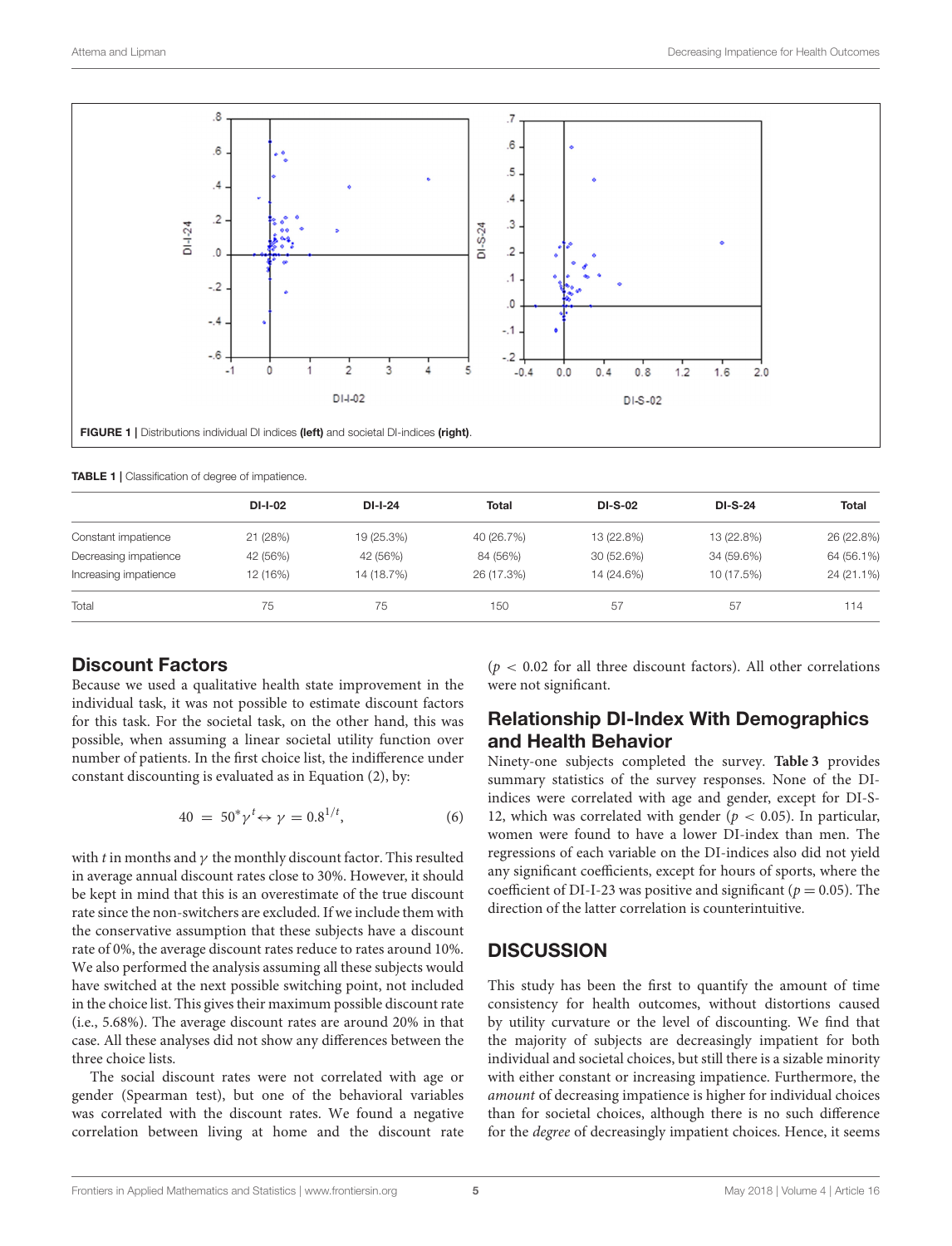#### <span id="page-5-0"></span>TABLE 2 | Summary statistics DI-indices.

|                     | <b>DI-I-02</b> | DI-I-24    | <b>DI-S-02</b> | <b>DI-S-24</b> |
|---------------------|----------------|------------|----------------|----------------|
| Mean (s.d.)         | 0.24(0.57)     | 0.08(0.19) | 0.08(0.24)     | 0.07(0.13)     |
| Median              | 0.09           | 0.05       | 0.03           | 0.05           |
| Interquartile range | $0 - 0.35$     | $0 - 0.14$ | $0 - 0.08$     | $0 - 0.11$     |

that those subjects who are decreasingly impatient, are so more strongly for individual choices than for societal choices, but the qualitative distribution of discount types does not differ between tasks. We also observe evidence in favor of quasi-hyperbolic discounting, with more decreasing impatience when the present is involved than when both outcomes occur in the future. Finally, we do not find many significant associations between the DIindices and the demographic and health-related data obtained from the survey.

Our results are largely similar to those of Rohde [\[1\]](#page-6-0), indicating that both the frequency and the amount of decreasing impatience are similar for health and money. In particular, the data for both domains clearly reveal decreasing impatience, but at the same time highlight the necessity to also allow for agents with increasing impatience, which constitute a non-negligible part of the population. The results presented in this study also confirm the conclusion drawn by Bleichrodt et al. [\[4\]](#page-6-3) with regard to the amount of decreasing and increasing impatience.

The reported study has a number of drawbacks. First, the experiment always started with the individual task. Future work could randomize these to control for order effects. A second drawback is the high amount of subjects for whom the DI-index could not be calculated, because they did not switch between the smaller-sooner outcome and the larger-later outcome. This problem may be addressed by extending the choice list, so that the DI-index can also be calculated for subjects with a low, but positive, time preference. Another possibility is to use a larger time unit, such as years instead of months. However, this will come at the expense of the precision of time preference estimates for early switchers. A third limitation is that, as in most time preference measurements, our design did not allow for negative discounting. Future work could therefore extend this study to allow for the assessment of negative discount rates, since there is some evidence for this, especially for outcomes framed as losses [\[27,](#page-6-26) [28\]](#page-6-27), also in the health domain [\[29–](#page-6-28)[31\]](#page-7-0). However, it is important to be aware that a violation of constant discounting then has a different interpretation, since time inconsistency for patient subjects means that they are either decreasingly or increasingly patient, instead of impatient. Moreover, the theoretical derivation of the DI-index [\[1\]](#page-6-0) was only performed for the case of impatience, and, hence, it is not yet clear if the same results also apply to the case of patience. Fourth, our instructions told subjects to adopt chronic back pain as their neutral level of health. Because most subjects were healthy, chronic back pain could have been perceived as a loss and not as neutral. However, empirical evidence suggests that the reference point or neutral level of health can be manipulated and even healthy subjects usually adopt a health state which is worse than their current health if instructed to do so [\[32](#page-7-1)[–35\]](#page-7-2).

<span id="page-5-1"></span>TABLE 3 | Summary statistics of demographic and behavioral variables.

| Variable        | <b>Description</b>                                                               | Mean (SD)                                          |
|-----------------|----------------------------------------------------------------------------------|----------------------------------------------------|
| Gender          | Male/female                                                                      | 51.5% male                                         |
| Age             | Age in years                                                                     | 19.3(1.6)                                          |
| Health          | Health on a 10-point Likert scale                                                | 8.4(1.1)                                           |
| <b>SLE</b>      | Subjective life expectancy                                                       | 84.1 (9.9)                                         |
| Sports          | Number of hours of sports per<br>week                                            | 4.5(2.9)                                           |
| Smoke           | Daily smoker/Smokes every now<br>and then/No-smoker                              | 27.5% smokes every<br>day or every now and<br>then |
| Alcoholdays     | Average number of days drinking<br>alcohol per week                              | 1.6(1.1)                                           |
| Alcoholglasses  | Average number of glasses of<br>alcohol on drinking days                         | 4.5(3.9)                                           |
| Alcoholweek     | Average number of glasses of<br>alcohol per week<br>(Alcoholdays*Alcoholglasses) | 9.2(11.8)                                          |
| <b>BMI</b>      | Body Mass Index (Weight in kg<br>divided by length in meters<br>squared)         | 21.6(2.2)                                          |
| Parents         | Dummy for subjects living with<br>their parents                                  | 38%                                                |
| Nationality     | Dummy for Dutch subjects                                                         | 62.6% Dutch                                        |
| Saving          | Dummy for saving money (1) or<br>not(0)                                          | 76%                                                |
| Monthly savings | Average monthly savings in euros                                                 | €390.80 (€2262.55)                                 |

Another future research avenue would be to extend the measurement of the DI-index to a more representative sample of the general public. This may also shed more light on the relationship between the amount of time inconsistency and health-related behaviors such as exercising, smoking, alcohol consumption, and body-mass index. That is, it may unravel if the lack of association in our study is the result of the low sample size or an inherent result, indicating that previously observed relations between time preference and healthy behavior are fully attributable to the level of impatience and risk aversion, instead of time inconsistency. Another explanation could be that this lack of association is related to our measurements, as we obtained estimates for health behavior through self-report, while DI-indices are obtained through revealed preference. Future work could attempt to test the association between DI and observed behaviors such as reallife exercise. Finally, future research can measure the DI-index for others' monetary outcomes (i.e., at the societal level for money).

Several implications arise from our study. First, health outcomes have similar characteristics as money with respect to degrees of time inconsistency. This holds both for the amounts of decreasing and increasing impatience, and for the amount of very patient choices. Second, the significant amount of increasing impatience implies that several common hyperbolic discount functions are not suitable to capture everyone's time preferences; hence, attention should be directed toward more general models such as the constant sensitivity model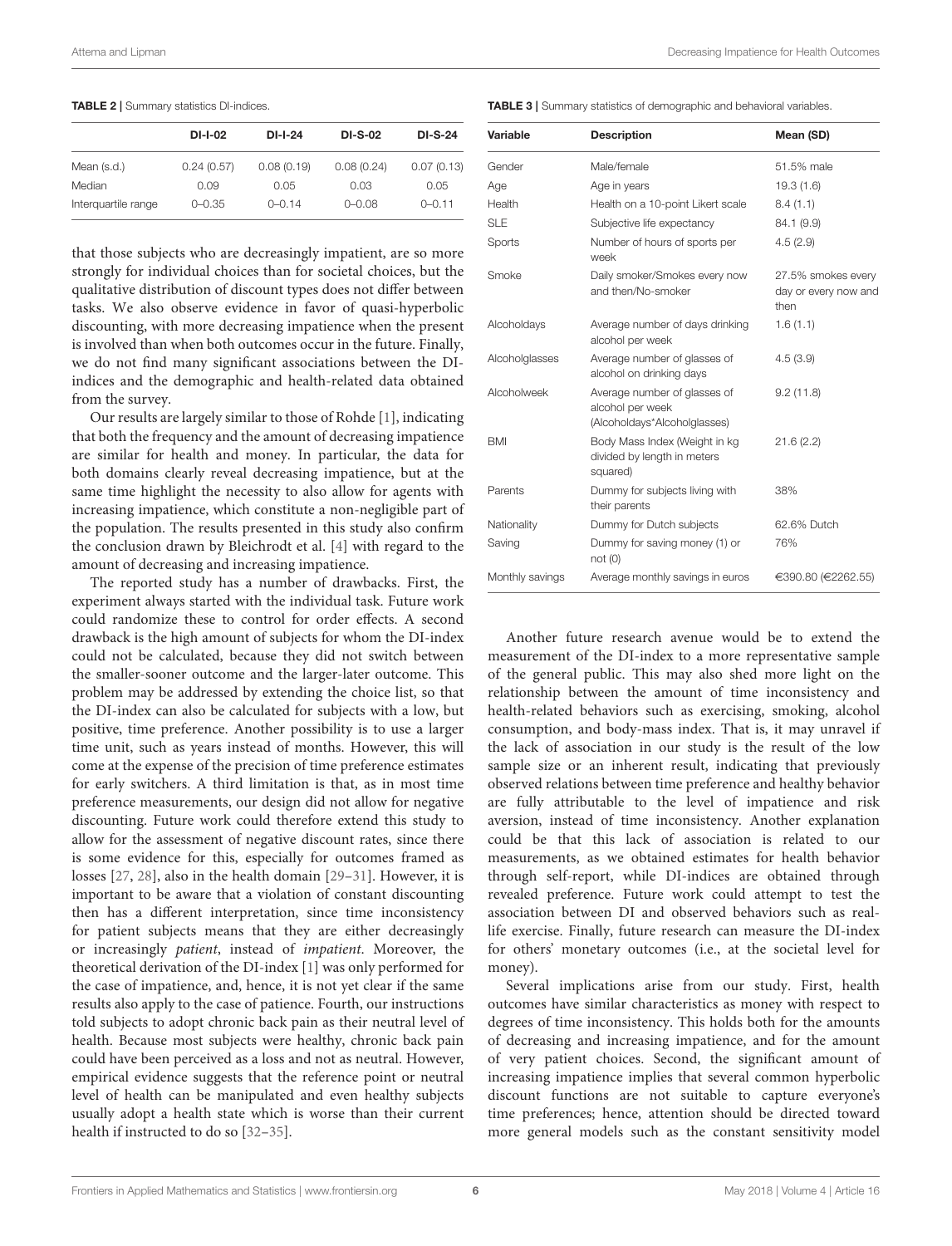to accommodate increasing impatience for health outcomes [\[20,](#page-6-19) [36\]](#page-7-3). Third, there is a difference between individual and societal time inconsistency in that the DI-index is higher for individual choices than for societal choices. However, the distribution of decreasingly, constantly, and increasingly impatient subjects does not differ between individual and societal health choices.

It can be concluded from our results that health and money show similar amounts of decreasing and increasing impatience. This highlights the need to look more deeply into discounting models that accommodate increasing impatience, instead of only focusing on the modeling of decreasing impatience. In addition, we have shown both similarities and discrepancies in time consistency between individual and societal tasks in the health domain. Finally, we did not find robust evidence of relations between the amount of time inconsistency and demographic characteristics or health-related behavior, although more research is needed to explore this relationship in more detail.

## **REFERENCES**

- <span id="page-6-0"></span>1. Rohde KIM. Measuring decreasing and increasing impatience. Manage Sci. (in press).
- <span id="page-6-1"></span>2. Anderson S, Harrison G, Lau M, Rutstrom E. Eliciting risk and time preferences. Econometrica (2008) **76**[:583–618. doi: 10.1111/j.1468-0262.2008.](https://doi.org/10.1111/j.1468-0262.2008.00848.x) 00848.x
- <span id="page-6-2"></span>3. Abdellaoui M, Attema AE, Bleichrodt H. Intertemporal tradeoffs for gains and losses: an experimental measurement of discounted utility. Econ J. (2010) **120**:845–66. doi: [10.1111/j.1468-0297.2009.02308.x](https://doi.org/10.1111/j.1468-0297.2009.02308.x)
- <span id="page-6-3"></span>4. Bleichrodt H, Gao Y, Rohde KIM. A measurement of decreasing impatience for health and money. J Risk Uncertain (2016) **52**:213–31. doi: [10.1007/s11166-016-9240-0](https://doi.org/10.1007/s11166-016-9240-0)
- <span id="page-6-4"></span>5. Samuelson P. A note on the measurement of utility. Rev Econ Stud. (1937) **4**:155–61. doi: [10.2307/2967612](https://doi.org/10.2307/2967612)
- <span id="page-6-5"></span>6. Koopmans TC. Stationary ordinal utility and impatience. Econometrica (1960) **28**:287–309. doi: [10.2307/1907722](https://doi.org/10.2307/1907722)
- <span id="page-6-6"></span>7. Frederick S, Loewenstein G, O'Donoghue T. Time discounting and time preference: A critical review. J Econ Lit. (2002) **40**:351–401. doi: [10.1257/jel.40.2.351](https://doi.org/10.1257/jel.40.2.351)
- <span id="page-6-7"></span>8. O'Donoghue T, Rabin M. Doing it now or later. Am Econ Rev. (1999) **89**:103–24. doi: [10.1257/aer.89.1.103](https://doi.org/10.1257/aer.89.1.103)
- <span id="page-6-8"></span>9. Phelps E, Pollak RA. On second-best national savings and game-equilibrium growth. Rev Econ Stud. (1968) **35**:185–99. doi: [10.2307/2296547](https://doi.org/10.2307/2296547)
- <span id="page-6-9"></span>10. Laibson D. Golden eggs and hyperbolic discounting. Q J Econ. (1997) **112**:443–77. doi: [10.1162/003355397555253](https://doi.org/10.1162/003355397555253)
- <span id="page-6-10"></span>11. Harvey CM. Value functions for infinite period planning. Manage Sci. (1986) **32**:1123–39. doi: [10.1287/mnsc.32.9.1123](https://doi.org/10.1287/mnsc.32.9.1123)
- <span id="page-6-11"></span>12. Herrnstein RJ. Self-control as response strength. In: Bradshaw CM, Szabadi E, Lowe CF. Quantification of Steady-State Operant Behavior. Amsterdam: Elsevier. (1981). p. 3–21.
- <span id="page-6-12"></span>13. Loewenstein G, Prelec D. Anomalies in intertemporal choice: evidence and an interpretation. Q J Econ. (1992) **107**:573–97. doi: [10.2307/2118482](https://doi.org/10.2307/2118482)
- <span id="page-6-13"></span>14. Takahashi T. Loss of self-control in intertemporal choice may be attributable to logarithmic time-perception. Med Hypotheses (2005) **65**:691–3. doi: [10.1016/j.mehy.2005.04.040](https://doi.org/10.1016/j.mehy.2005.04.040)
- <span id="page-6-14"></span>15. Prelec D. Decreasing impatience: a criterion for non-stationary time preference and "hyperbolic" discounting. Scand J Econ. (2004) **106**:511–32. doi: [10.1111/j.0347-0520.2004.00375.x](https://doi.org/10.1111/j.0347-0520.2004.00375.x)
- <span id="page-6-15"></span>16. Frederick S, Loewenstein G, O'Donoghue T. Time discounting and time preference: a critical review. In: Loewenstein G, Read D, Baumeister R, editors.

## AUTHOR CONTRIBUTIONS

AA designed the experiment. AA and SL jointly administered the experiment and analyzed the data. AA wrote a first draft of the manuscript, which was then complemented by SL. In the last phase of the study, AA and SL together finalized the submitted version of the manuscript.

## ACKNOWLEDGMENTS

The authors gratefully acknowledge Salma Boulkhrif and Lindsey Meijer for their contribution to the data entry for this research project.

## SUPPLEMENTARY MATERIAL

The Supplementary Material for this article can be found [online at: https://www.frontiersin.org/articles/10.3389/fams.](https://www.frontiersin.org/articles/10.3389/fams.2018.00016/full#supplementary-material) 2018.00016/full#supplementary-material

Time and Decision: Economic and Psychological Perspectives on Intertemporal Choice. New York, NY: Russell Sage Foundation (2003). p. 13–86.

- <span id="page-6-16"></span>17. Attema AE. Developments in time preference and their implications for medical decision making. J Oper Res Soc. (2012) **63**:1388–99. doi: [10.1057/jors.2011.137](https://doi.org/10.1057/jors.2011.137)
- <span id="page-6-17"></span>18. Bleichrodt H, Johannesson M. Time preference for health: a test of stationarity versus decreasing timing aversion. J Math Psychol. (2001) **45**:265–82. doi: [10.1006/jmps.2000.1312](https://doi.org/10.1006/jmps.2000.1312)
- <span id="page-6-18"></span>19. Attema AE, Bleichrodt H, Rohde KIM, Wakker PP. Time-tradeoff sequences for analyzing discounting and time inconsistency. Manage Sci. (2010) **56**:2015–30. doi: [10.1287/mnsc.1100.1219](https://doi.org/10.1287/mnsc.1100.1219)
- <span id="page-6-19"></span>20. Bleichrodt H, Rohde KIM, Wakker PP. Non-hyperbolic time inconsistency. Games Econ Behav. (2009) **66**[:27–38. doi: 10.1016/j.geb.2008.](https://doi.org/10.1016/j.geb.2008.05.007) 05.007
- <span id="page-6-20"></span>21. Rohde KIM. The hyperbolic factor: a measure of time inconsistency. J Risk Uncertain (2010) **41**:125–40. doi: [10.1007/s11166-010-9100-2](https://doi.org/10.1007/s11166-010-9100-2)
- <span id="page-6-21"></span>22. Hardisty DJ, Weber EU. Discounting future green: money versus the environment. J Exp Psychol Gen. (2009) **138**[:329–40. doi: 10.1037/a00](https://doi.org/10.1037/a0016433) 16433
- <span id="page-6-22"></span>23. Van der Pol M, Cairns J. Descriptive validity of alternative intertemporal models for health outcomes: an axiomatic test. Health Econ. (2011) **20**:770–82. doi: [10.1002/hec.1628](https://doi.org/10.1002/hec.1628)
- <span id="page-6-23"></span>24. Holt CA, Laury SK. Risk aversion and incentive effects. Am Econ Rev. (2002) **92**:1644–55. doi: [10.1257/000282802762024700](https://doi.org/10.1257/000282802762024700)
- <span id="page-6-24"></span>25. Ameriks J, Caplin A, Leahy J, Tyler T. Measuring self-control problems. Am Econ Rev. (2007) **97**:966–72. doi: [10.1257/aer.97.3.966](https://doi.org/10.1257/aer.97.3.966)
- <span id="page-6-25"></span>26. Strathman A, Gleicher F, Boninger DS, Edwards CS. The consideration of future consequences. J Pers Soc Psychol. (1994) **66**:742–52. doi: [10.1037/0022-3514.66.4.742](https://doi.org/10.1037/0022-3514.66.4.742)
- <span id="page-6-26"></span>27. Kapteyn A, Teppa F. Hypothetical intertemporal consumption choices. Econ J. (2003) **113**:140–52. doi: [10.1111/1468-0297.00111](https://doi.org/10.1111/1468-0297.00111)
- <span id="page-6-27"></span>28. Barsky RB, Juster FT, Kimball MS, Shapiro MD. Preference parameters and behavioral heterogeneity: An experimental approach in the health and retirement study. Q J Econ. (1997) **112**[:537–79. doi: 10.1162/0033553975](https://doi.org/10.1162/003355397555280) 55280
- <span id="page-6-28"></span>29. Chapman GB, Coups EJ. Time preferences and preventive health behavior: acceptance of the influenza vaccine. Med Decison Making (1999) **19**:307–14. doi: [10.1177/0272989X9901900309](https://doi.org/10.1177/0272989X9901900309)
- 30. der Pol MM, Cairns JA. Negative and zero time preference for health. Health Econ. (2000) **9**[:171–5. doi: 10.1002/\(SICI\)1099-1050\(200003\)9:2<171::AID-](https://doi.org/10.1002/(SICI)1099-1050(200003)9:2<171::AID-HEC492>3.0.CO;2-Z)HEC492>3.0.CO;2-Z